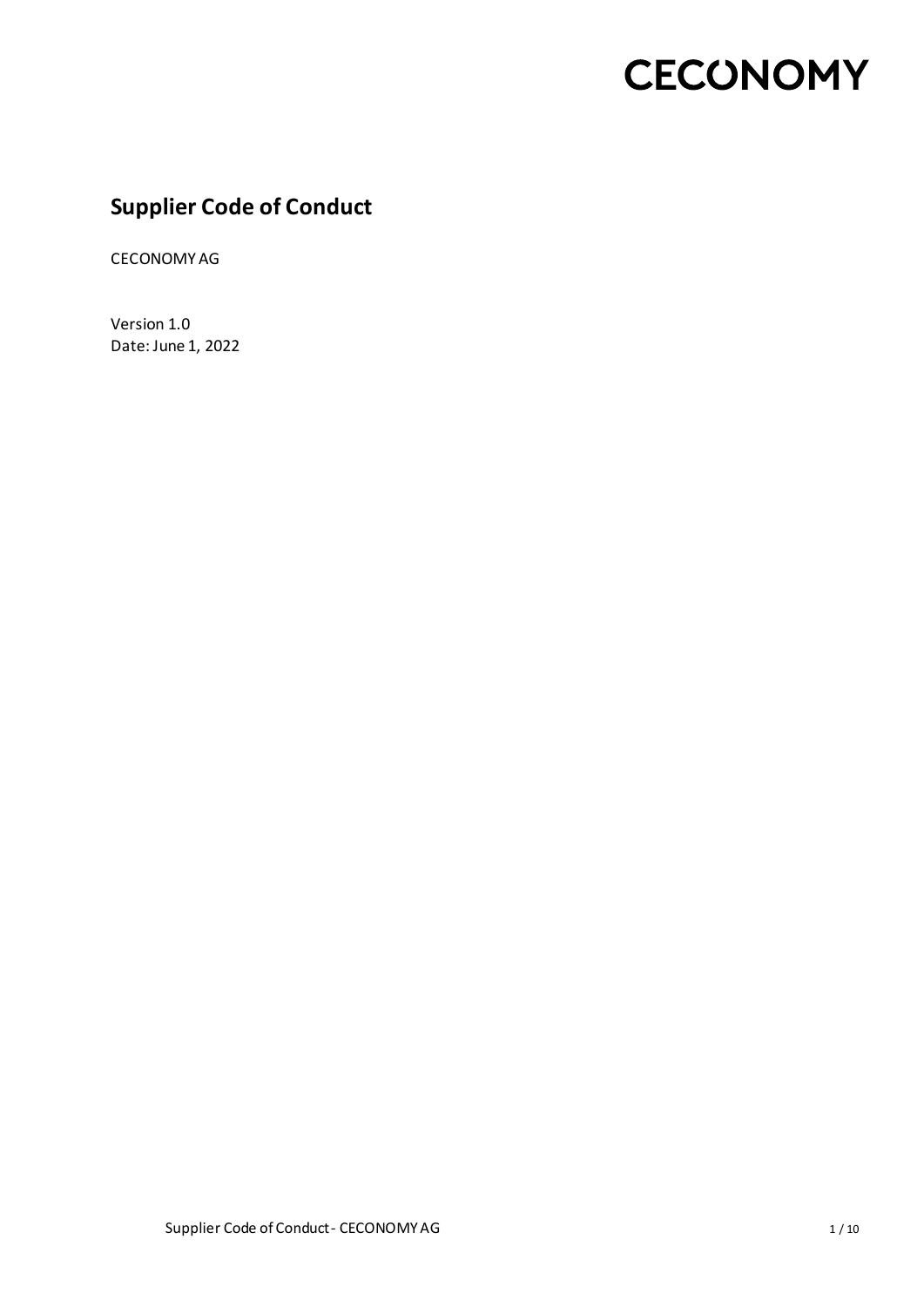#### **I. Foreword by CEO**

At CECONOMY AG social responsibility, environmental protection, and ethical conduct are the guiding principles of all our daily business activities.

This Supplier Code of Conduct illustrates our commitment to sustainability, that we consider a fundamental precondition for long-lasting business success. It outlines our standards to ensure that workers are treated with dignity and respect, that working conditions are safe and that environmentally responsible manufacturing processes are followed.

By collaborating with our business partners, we want to set a good example to improve social and environmental responsibility in the electronics industry and jointly reach positive impact across the entire value chain.

#### **Dr. Karsten Wildberger** CEO

CECONOMY AG

#### **II. Introduction**

We require our business partners to adhere to the standards of this Code of Conduct and to comply with all applicable national laws and regulations. If other contractual documents include higher or more detailed requirements than this Code of Conduct, we expect our business partners to comply with those standards.

This Code of Conduct applies to all direct business partners and any other suppliers, subsidiaries, affiliates, and subcontractors producing and/or supplying goods for CECONOMY or working in relation to the production of goods for CECONOMY. The principles set forth in this Code of Conduct are not to be regarded as maximum requirements. Instead, business partners are encouraged to exceed the standards in order to advance social and environmental responsibility.

This Code of Conduct has been established following internationally accepted principles, in particular the Responsible Business Alliance (RBA), based on the UN Guiding Principles on Business and Human Rights, as well as the United Nations Declaration of Human Rights and the International Labour Organization (ILO) Declaration on Fundamental Principles and Rights at Work.

This Code of Conduct defines the basic principles for business conduct in five sections:

- A. LABOR
- B. HEALTH and SAFETY
- C. ENVIRONMENT
- D. ETHICS
- E. MANAGEMENT SYSTEM

#### **A. LABOR**

Business partners are committed to uphold the human rights of workers, and to treat them with dignity and respect as understood by the international community. This applies to all workers including temporary,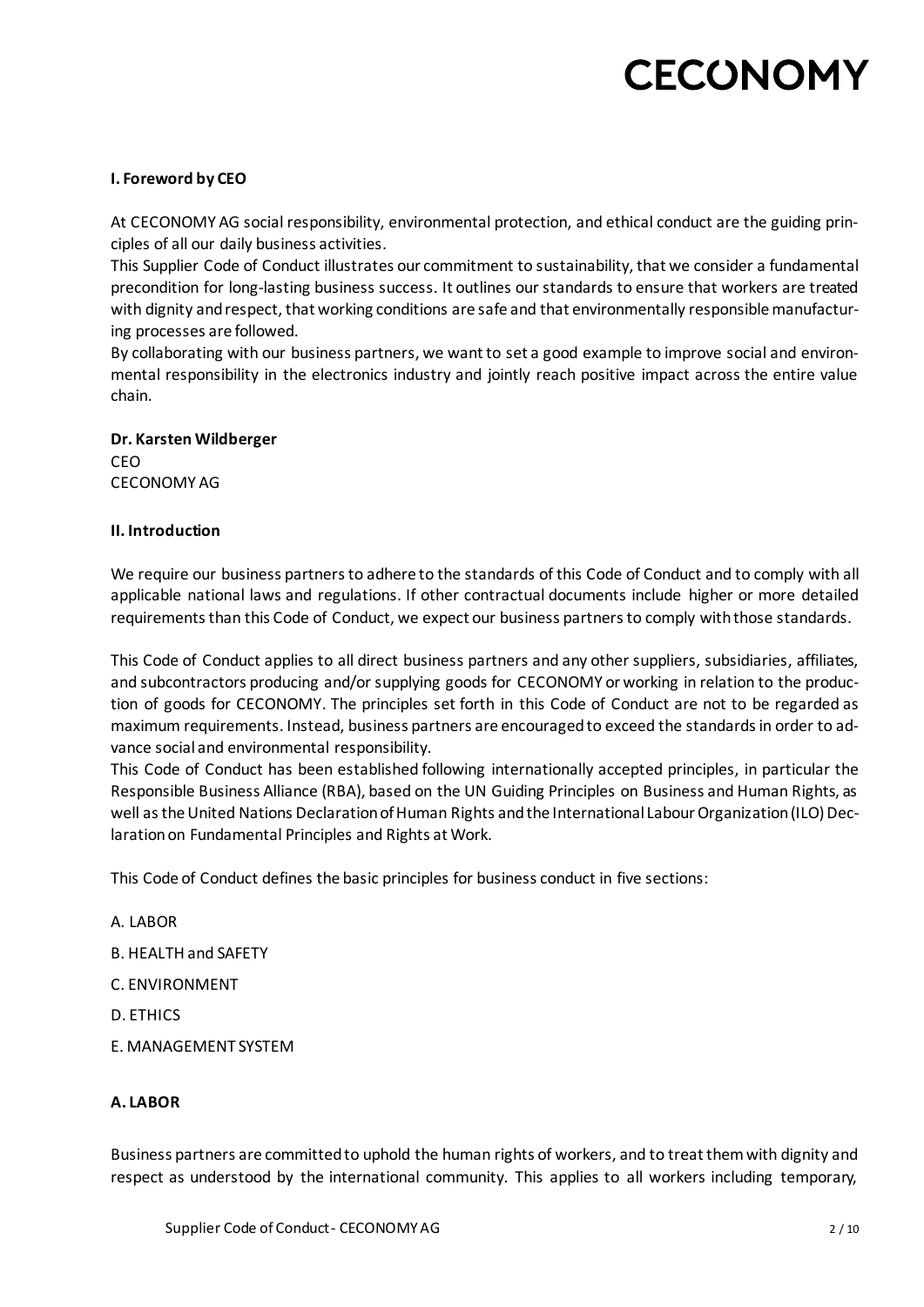migrant, student, contract, direct employees, and any other type of worker. The recognized standards, as set out in the References, were used in preparing the Code and may be a useful source of additional information.

The labour standards are:

#### **1. Freely Chosen Employment**

Forced, bonded (including debt bondage) or indentured labor, involuntary or exploitative prison labor, slavery or trafficking of persons is not permitted. This includes transporting, harboring, recruiting, transferring or receiving persons by means of threat, force, coercion, abduction or fraud for labor or services. There shall be no unreasonable restrictions on workers' freedom of movement in the facility in addition to unreasonable restrictions on entering or exiting company-provided facilities including, if applicable, workers dormitories or living quarters. As part of the hiring process, workers must be provided with a written employment agreement in their native language that contains a description of terms and conditions of employment. Foreign migrant workers must receive the employment agreement prior to the worker departing from his or her country of origin and there shall be no substitutions or change(s) allowed in the employment agreement upon arrival in the receiving country unless these changes are made to meet local law and provide equal or better terms. All work must be voluntary, and workers shall be free to leave work at any time or terminate their employment without penalty if reasonable notice is given as per worker's contract. Employers, agents, and sub-agents may not hold or otherwise destroy, conceal, or confiscate identity or immigration documents, such as government-issued identification, passports or work permits. Employers can only hold documentation if such holdings are required by law. In this case, at no time should workers be denied access to their documents. Workers shall not be required to pay employers' agents or sub-agents recruitment fees or other related fees for their employment. If any such fees are found to have been paid by workers, such fees shall be repaid to the worker.

#### **2. Young workers**

Child labor is not to be used in any stage of manufacturing. The term "child" refers to any person under the age of 15, or under the age for completing compulsory education, or under the minimum age for employment in the country, whichever is greatest. Business partner shall implement an appropriate mechanism to verify the age of workers. The use of legitimate workplace learning programs, which comply with all laws and regulations, is supported. Workers under the age of 18 (Young Workers) shall not perform work that is likely to jeopardize their health or safety, including night shifts and overtime. Business partners shall ensure proper management of student workers through proper maintenance of student records, rigorous due diligence of educational partners, and protection of students' rights in accordance with applicable law and regulations. Business partners shall provide appropriate support and training to all student workers. In the absence of local law, the wage rate for student workers, interns and apprentices shall be at least the same wage rate as other entry-level workers performing equal or similar tasks. If child labor is identified, assistance/remediation is provided.

#### **3. Working Hours**

Studies of business practices clearly link worker strain to reduced productivity, increased turnover and increased injury and illness. Working hours are not to exceed the maximum set by local law. Further, a workweek should not be more than 60 hours per week, including overtime, except in emergency or unusual situations. All overtime must be voluntary. Workers shall be allowed at least one day off every seven days.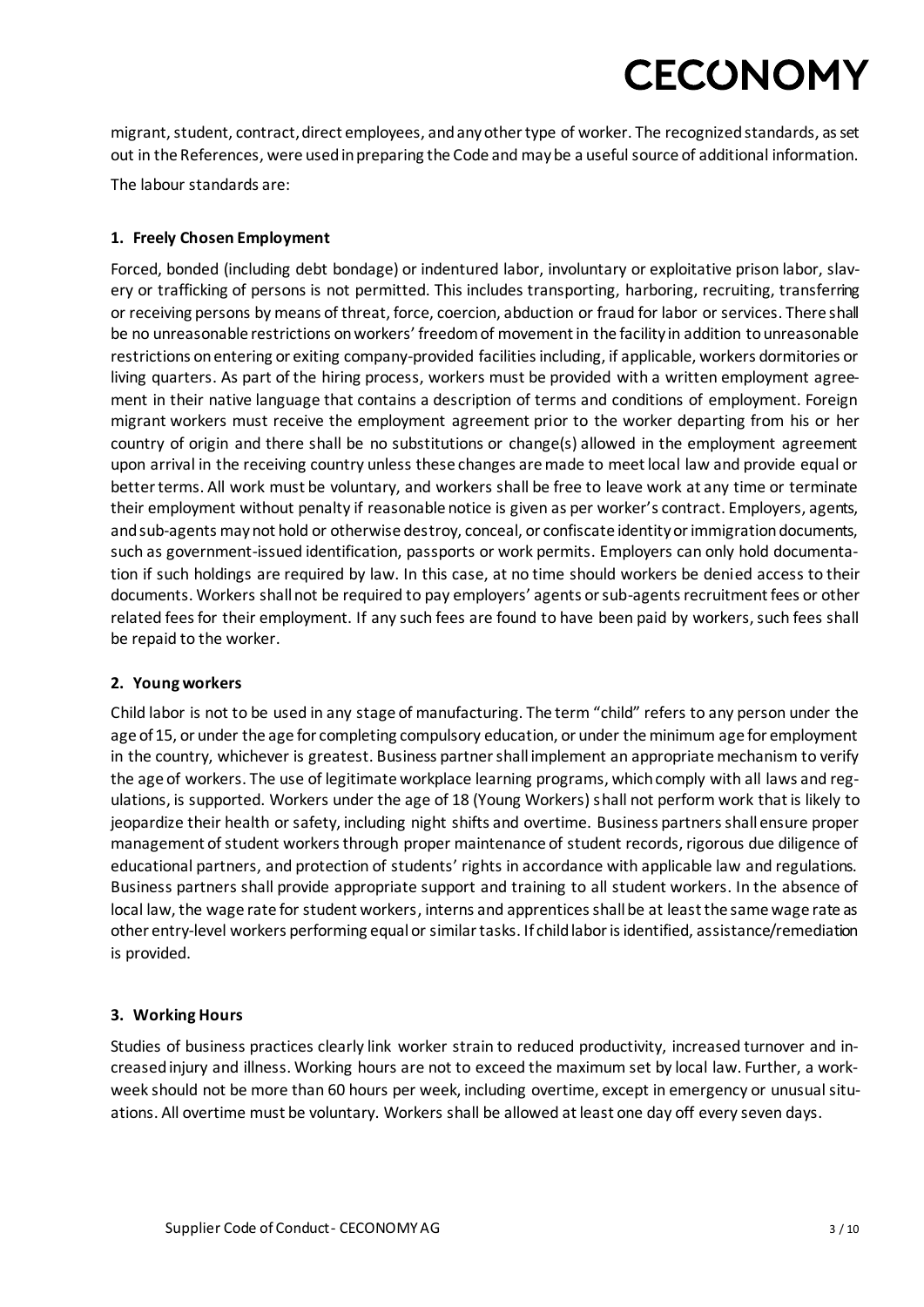#### **4. Wages and Benefits**

Compensation paid to workers shall comply with all applicable wage laws, including those relating to minimum wages, overtime hours and legally mandated benefits. In compliance with local laws, workers shall be compensated for overtime at pay rates greater than regular hourly rates. Deductions from wages as a disciplinary measure shall not be permitted. For each pay period, workers shall be provided with a timely and understandable wage statement that includes sufficient information to verify accurate compensation for work performed. All use of temporary, dispatch and outsourced labor will be within the limits of the local law.

#### **5. Humane Treatment**

There is to be no harsh and inhumane treatment including violence, gender-based violence, sexual harassment, sexual abuse, corporal punishment, mental or physical coercion, bullying, public shaming, or verbal abuse of workers; nor is there to be the threat of any such treatment. Disciplinary policies and procedures in support of these requirements shall be clearly defined and communicated to workers.

#### **6. Non-Discrimination/Non-Harassment**

Business partners should be committed to a workplace free of harassment and unlawful discrimination. Companies shall not engage in discrimination or harassment based on race, color, age, gender, sexual orientation, gender identity and expression, ethnicity or national origin, disability, pregnancy, religion, political affiliation, union membership, covered veteran status, protected genetic information or marital status in hiring and employment practices such as wages, promotions, rewards, and access to training. Workers shall be provided with reasonable accommodation for religious practices. In addition, workers or potential workers should not be subjected to medical tests, including pregnancy or virginity tests, or physical exams that could be used in a discriminatory way. This was drafted in consideration of ILO Discrimination (Employment and Occupation) Convention (No.111).

#### **7. Freedom of Association**

In conformance with local law, business partners shall respect the right of all workers to form and join trade unions of their own choosing, to bargain collectively and to engage in peaceful assembly as well as respect the right of workers to refrain from such activities. Workers and/or their representatives shall be able to openly communicate and share ideas and concerns with management regarding working conditions and management practices without fear of discrimination, reprisal, intimidation or harassment.

#### **B. HEALTH and SAFETY**

Business partnerrecognize that in addition to minimizing the incidence of work-related injury and illness, a safe and healthy work environment enhances the quality of products and services, consistency of production and worker retention and morale. Business partners also recognize that ongoing worker input and education is essential to identifying and solving health and safety issues in the workplace.

Recognized management systems such as ISO 45001 and ILO Guidelines on Occupational Safety and Health were used as reference in preparing the Code and may be useful sources of additional information.

The health and safety standards are: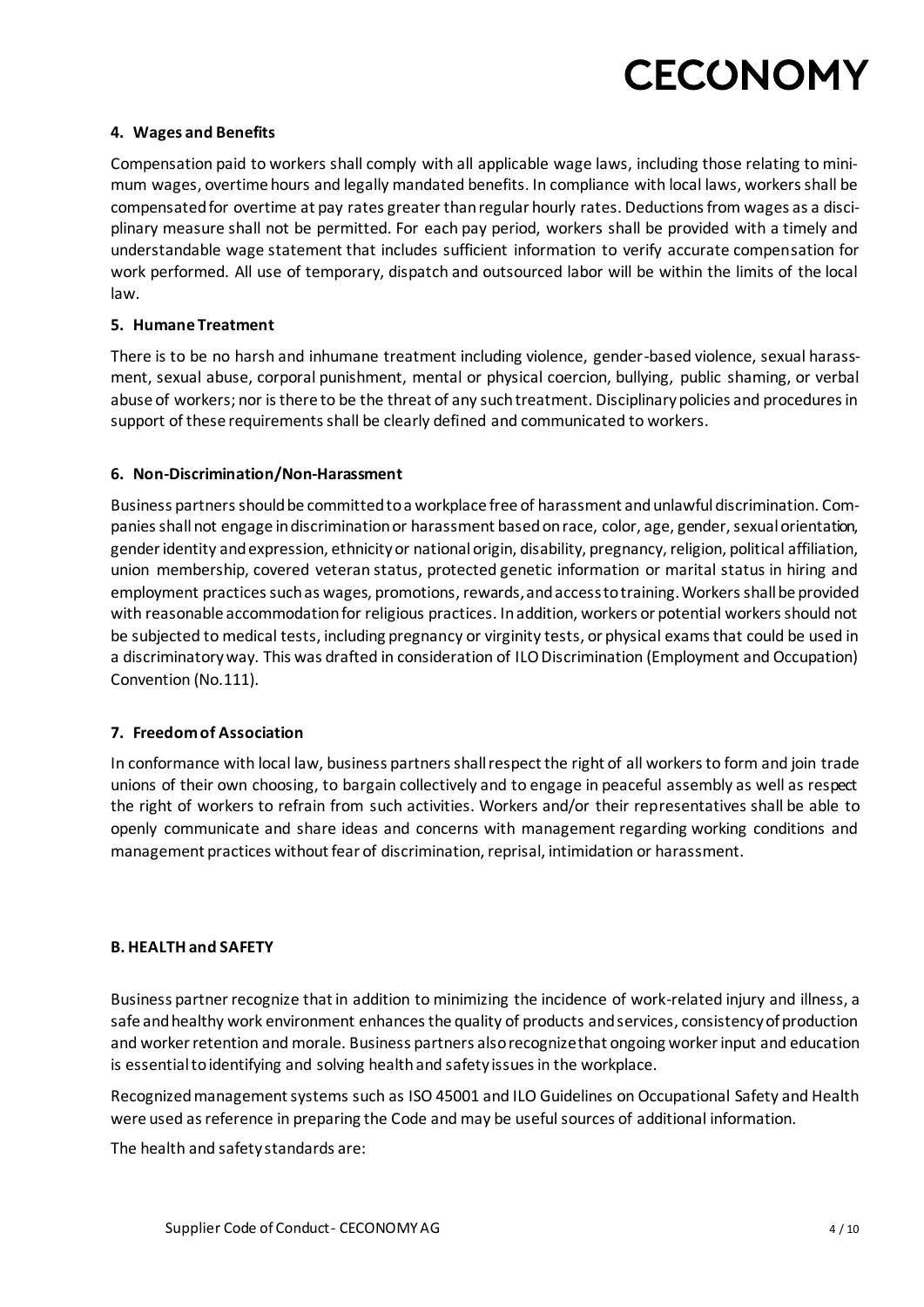#### **1. Occupational Safety**

Worker potential for exposure to health and safety hazards (chemical, electrical and other energy sources, fire, vehicles, and fall hazards etc.) are to be identified and assessed, mitigated using the Hierarchy of Controls, which includes eliminating the hazard, substituting processes or materials, controlling through proper design, implementing engineering and administrative controls, preventative maintenance and safe work procedures (including lockout/tagout), and providing ongoing occupational health and safety training. Where hazards cannot be adequately controlled by these means, workers are to be provided with appropriate, wellmaintained, personal protective equipment and educational materials about risks to them associated with these hazards. Reasonable steps must also be taken to remove pregnant women and nursing mothers from working conditions with high hazards, remove or reduce any workplace health and safety risks to pregnant women and nursing mothers, including those associated with their work assignments, and provide reasonable accommodations for nursing mothers.

#### **2. Emergency Preparedness**

Potential emergency situations and events are to be identified and assessed, and their impact minimized by implementing emergency plans and response procedures including emergency reporting, employee notification and evacuation procedures, worker training and drills. Emergency drills must be executed at least annually or as required by local law, whichever is more stringent. Emergency plans should also include appropriate fire detection and suppression equipment, clear and unobstructed egress, adequate exit facilities, contact information for emergency responders and recovery plans. Such plans and procedures shall focus on minimizing harm to life, the environment and property.

#### **3. Occupational Injury and Illness**

Procedures and systems are to be in place to prevent, manage, track and report occupational injury and illness including provisions to encourage worker reporting, classify and record injury and illness cases, provide necessary medical treatment, investigate cases and implement corrective actions to eliminate their causes, and facilitate return of workers to work.

#### **4. Industrial Hygiene**

Worker exposure to chemical, biological and physical agents is to be identified, evaluated, and controlled according to the Hierarchy of Controls. If elimination or reduction of the hazards is not feasible, potential hazards are to be controlled through proper design, engineering or administrative controls. When hazards cannot be adequately controlled by such means, workers are to be provided with and use appropriate, wellmaintained, personal protective equipment free of charge. Protective programs shall be ongoing and include educational materials about the risks associated with these hazards.

#### **5. Physically Demanding Work**

Worker exposure to the hazards of physically demanding tasks, including manual material handling and heavy or repetitive lifting, prolonged standing and highly repetitive or forceful assembly tasks is to be identified, evaluated and controlled.

#### **6. Machine Safeguarding**

Production and other machinery shall be evaluated for safety hazards. Physical guards, interlocks and barriers are to be provided and properly maintained where machinery presents an injury hazard to workers.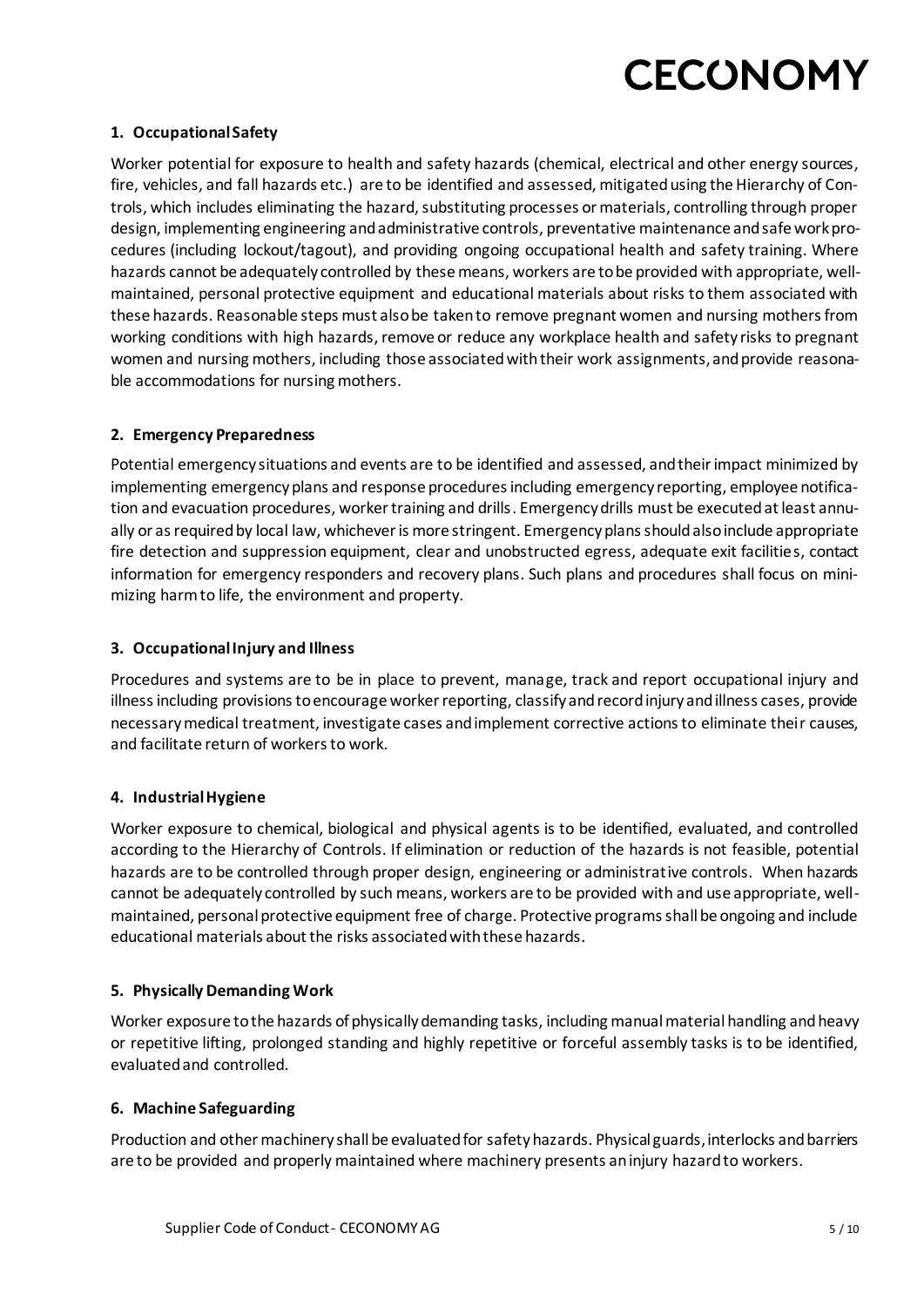#### **7. Sanitation, Food, and Housing**

Workers are to be provided with ready access to clean toilet facilities, potable water and sanitary food preparation, storage, and eating facilities. Worker dormitories provided by the business partner or a labor agent are to be maintained to be clean and safe, and provided with appropriate emergency egress, hot water for bathing and showering, adequate lighting and heat and ventilation, and reasonable personal space along with reasonable entry and exit privileges.

#### **8. Health and Safety Communication**

Business partners shall provide workers with appropriate workplace health and safety information and training in the language of the worker or in a language the worker can understand for all identified workplace hazards that workers are exposed to, including but not limited to mechanical, electrical, chemical, fire and physical hazards. Health and safety related information shall be clearly posted in the facility or placed in a location identifiable and accessible by workers. Training is provided to all workers prior to the beginning of work and regularly thereafter. Workers shall be encouraged to raise any health and safety concerns without retaliation.

#### **C. ENVIRONMENT**

Business partners recognize that environmental responsibility is integral to producing world-class products. Business partners shall identify the environmental impacts and minimize adverse effects on the community, environment and natural resources within their manufacturing operations, while safeguarding the health and safety of the public. Recognized management systems such as ISO 14001 and the Eco Management and Audit System (EMAS) were used as references in preparing the Code and may be a useful source of additional information.

The environmental standards are:

#### **1. Environmental Permits and Reporting**

All required environmental permits (e.g. discharge monitoring), approvals and registrations are to be obtained, maintained and kept current and their operational and reporting requirements are to be followed.

#### **2. Pollution Prevention and Resource Reduction**

Emissions and discharges of pollutants and generation of waste are to be minimized or eliminated at the source or by practices such as adding pollution control equipment; modifying production, maintenance, and facility processes; or by other means. The use of natural resources including water and fossil fuels, minerals and virgin forest products, is to be be conserved by practices such as modifying production, maintenance and facility processes, materials substitution, re-use, conservation, recycling, or other means.

#### **3. Hazardous Substances**

Chemicals, waste and other materials posing a hazard to humans or the environment are to be identified, labelled, and managed to ensure their safe handling, movement, storage, use, recycling or reuse, and disposal.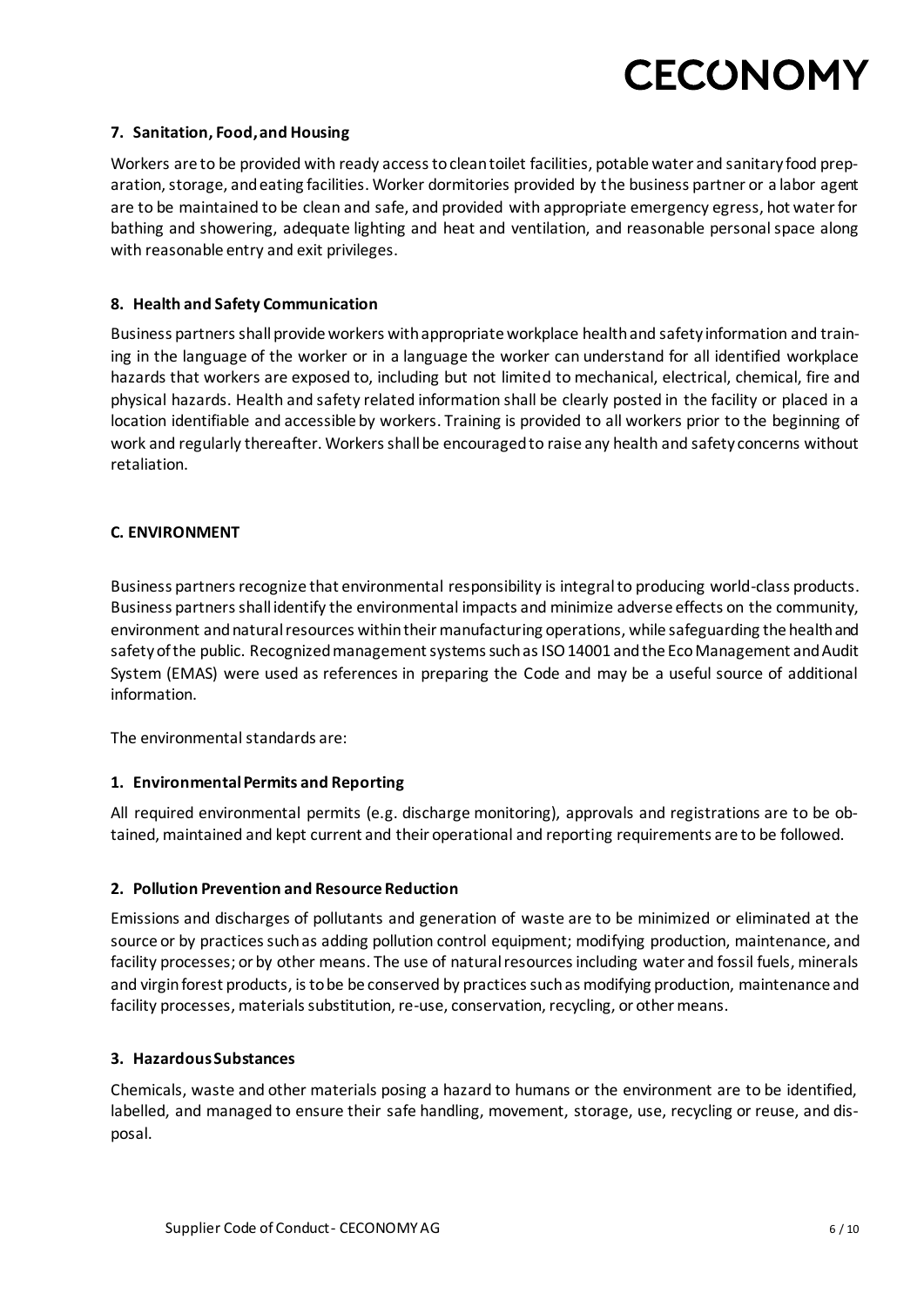#### **4. Solid Waste**

Business partners shall implement a systematic approach to identify, manage, reduce, and responsibly dispose of or recycle solid waste (non-hazardous).

#### **5. Air Emissions**

Air emissions of volatile organic chemicals, aerosols, corrosives, particulates, ozone depleting substances and combustion by-products generated from operations are to be characterized, routinely monitored, controlled and treated as required prior to discharge. Ozone depleting substances are to be effectively managed in accordance with the Montreal Protocol and applicable regulations. Business partners shall conduct routine monitoring of the performance of its air emission control systems.

#### **6. Material Restrictions**

Business partners are to adhere to all applicable laws, regulations and customer requirements regarding prohibition or restriction of specific substances in products and manufacturing, including labelling for recycling and disposal.

#### **7. Water Management**

Business partners shall implement a water management program that documents, characterizes, and monitors water sources, use and discharge; seeks opportunities to conserve water; and controls channels of contamination. All wastewater is to be characterized, monitored, controlled and treated as required prior to discharge or disposal. Business partners shall conduct routine monitoring of the performance of its wastewater treatment and containment systems to ensure optimal performance and regulatory compliance.

#### **8. Energy Consumption and Greenhouse Gas Emissions**

Business partners are to establish a corporate-wide greenhouse gas reduction goal. Energy consumption and all relevant Scope 1 and 2 greenhouse gas emissions are to be tracked, documented, and publicly reported against the greenhouse gas reduction goals. Business partners are to look for methods to improve energy efficiency and to minimize their energy consumption and greenhouse gas emissions.

Business partners pledge to set climate targets according to the Science Based Target Initiative by the end of calendar year 2027.

#### **D. ETHICS**

To meet social responsibilities and to achieve success in the marketplace, business partners and their agents are to uphold the highest standards of ethics including:

#### **1. Business Integrity**

The highest standards of integrity are to be upheld in all business interactions. Business partners shall have a zero tolerance policy to prohibit any and all forms of bribery, corruption, extortion and embezzlement.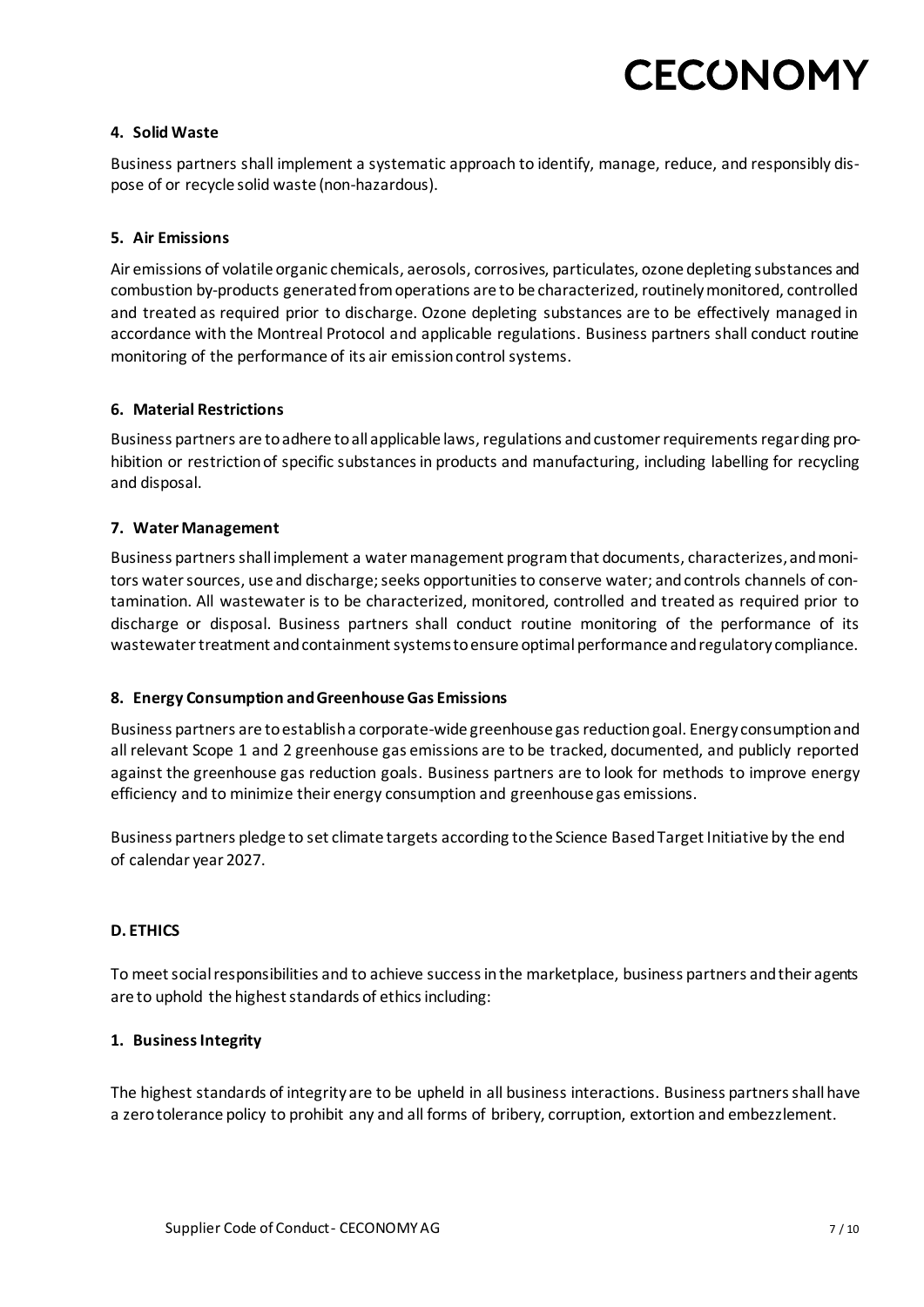#### **2. No Improper Advantage**

Bribes or other means of obtaining undue or improper advantage are not to be promised offered, authorized, given, or accepted. This prohibition covers promising, offering, authorizing, giving or accepting anything of value, either directly or indirectly through a third party, in order to obtain or retain business, direct business to any person, or otherwise gain an improper advantage. Monitoring, record keeping, and enforcement procedures shall be implemented to ensure compliance with anti-corruption laws.

#### **3. Disclosure of Information**

All business dealings should be transparently performed and accurately reflected on the business partner's business books and records. Information regarding business partner'slabor, health and safety, environmental practices, business activities, structure, financial situation and performance is to be disclosed in accordance with applicable regulations and prevailing industry practices. Falsification of records or misrepresentation of conditions or practices in the supply chain are unacceptable.

#### **4. Intellectual Property**

Intellectual property rights are to be respected; transfer of technology and know-how is to be done in a manner that protects intellectual property rights, and customer and supplier information is to be safeguarded.

#### **5. Fair Business, Advertising and Competition**

Standards of fair business, advertising and competition are to be upheld.

#### **6. Protection of Identity and Non-Retaliation**

Programs that ensure the confidentiality, anonymity, and protection of supplier and employee whistleblower are to be maintained, unless prohibited by law. Business partners should have a communicated process for their personnel to be able to raise any concerns without fear of retaliation.

#### **7. Responsible Sourcing of Minerals**

Business partners shall adopt a policy and exercise due diligence on the source and chain of custody of the tantalum, tin, tungsten and gold in the products they manufacture to reasonably assure that they are sourced in a way consistent with the Organisation for Economic Co-operation and Development (OECD) Guidance for Responsible Supply Chains of Minerals from Conflict-Affected and High-Risk Areas or an equivalent and recognized due diligence framework.

#### **8. Privacy**

Business partners are to commit to protecting the reasonable privacy expectations of personal information of everyone they do business with, including suppliers, customers, consumers and employees. Business partners are to comply with privacy and information security laws and regulatory requirements when personal information is collected, stored, processed, transmitted, and shared.

#### **E. MANAGEMENT SYSTEM**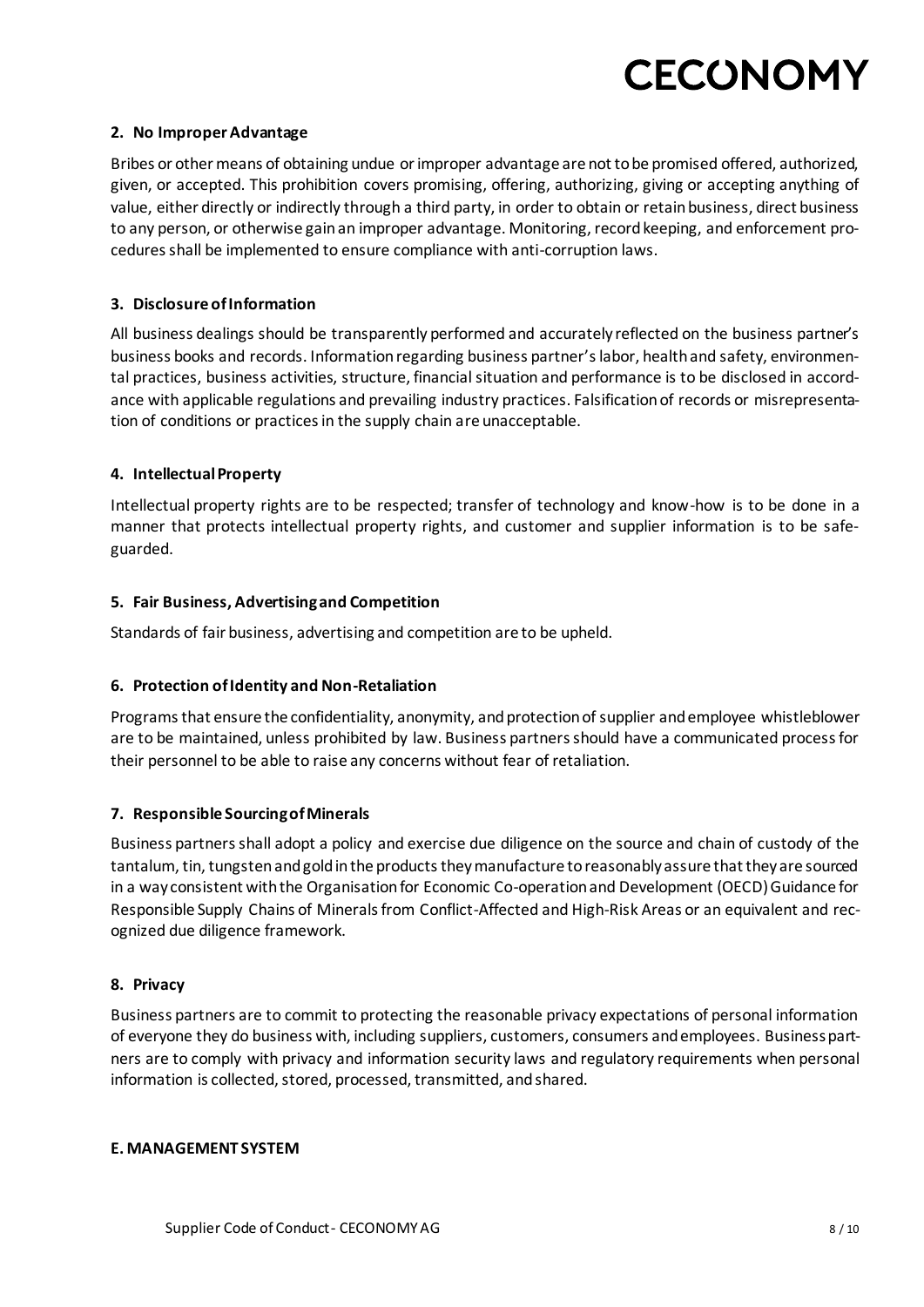Business partners shall adopt or establish a management system with a scope that is related to the content of this Code. The management system shall be designed to ensure: (a) compliance with applicable laws, regulations and customer requirements related to business partner's operations and products: (b) conformance with this Code; and (c) identification and mitigation of operational risks related to this Code. It should also facilitate continual improvement.

The management system should contain the following elements:

#### **1. Company Commitment**

A corporate social and environmental responsibility policy statements affirming business partner's commitment to compliance and continual improvement, endorsed by executive management and posted in the facility in the local language.

#### **2. Management Accountability and Responsibility**

The business partner clearly identifies senior executive and company representative(s) responsible for ensuring implementation of the management systems and associated programs. Senior management reviews the status of the management system on a regular basis.

#### **3. Legal and Customer Requirements**

A process to identify, monitor and understand applicable laws, regulations, and customer requirements, including the requirements of this Code.

#### **4. Risk Assessment and Risk Management**

A process to identify the legal compliance, environmental, health and safety and labour practice and ethics risks associated with business partner's operations. Determination of the relative significance for each risk and implementation of appropriate procedural and physical controls to control the identified risks and ensure regulatory compliance.

#### **5. Improvement Objectives**

Written performance objectives, targets and implementation plans to improve the business partner's social, environmental, and health and safety performance, including a periodic assessment of business partner's performance in achieving those objectives.

#### **6. Training**

Programs for training managers and workers to implement business partner's policies, procedures and improvement objectives and to meet applicable legal and regulatory requirements.

#### **7. Communication**

A process for communicating clear and accurate information about business partner's policies, practices, expectations and performance to workers, suppliers and customers.